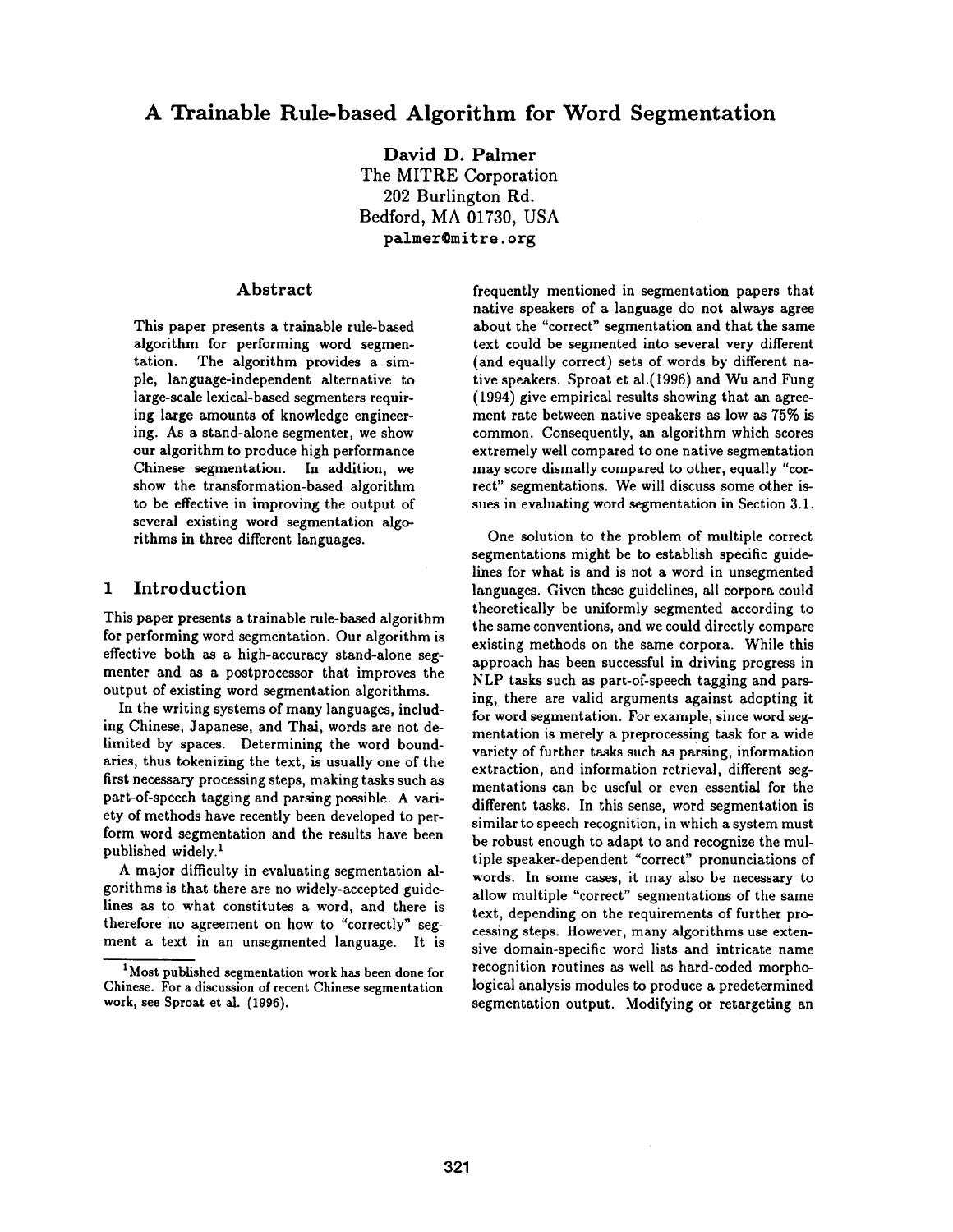existing segmentation algorithm to produce a different segmentation can be difficult, especially if it is not clear what and where the systematic differences in segmentation are.

It is widely reported in word segmentation papers,<sup>2</sup> that the greatest barrier to accurate word segmentation is in recognizing words that are not in the lexicon of the segmenter. Such a problem is dependent both on the source of the lexicon as well as the correspondence (in vocabulary) between the text in question and the lexicon. Wu and Fung (1994) demonstrate that segmentation accuracy is significantly higher when the lexicon is constructed using the same type of corpus as the corpus on which it is tested. We argue that rather than attempting to construct a single exhaustive lexicon or even a series of domain-specific lexica, it is more practical to develop a robust trainable means of compensating for lexicon inadequacies. Furthermore, developing such an algorithm will allow us to perform segmentation in many different languages without requiring extensive morphological resources and domain-specific lexica in any single language.

For these reasons, we address the problem of word segmentation from a different direction. We introduce a rule-based algorithm which can produce an accurate segmentation of a text, given a rudimentary initial approximation to the segmentation. Recognizing the utility of multiple correct segmentations of the same text, our algorithm also allows the output of a wide variety of existing segmentation algorithms to be adapted to different segmentation schemes. In addition, our rule-based algorithm can also be used to supplement the segmentation of an existing algorithm in order to compensate for an incomplete lexicon. Our algorithm is trainable and language independent, so it can be used with any unsegmented language.

# 2 Transformation-based Segmentation

The key component of our trainable segmentation algorithm is Transformation-based Error-driven Learning, the corpus-based language processing method introduced by Brill (1993a). This technique provides a simple algorithm for learning a sequence of rules that can be applied to various NLP tasks. It differs from other common corpus-based methods in several ways. For one, it is weakly statistical, but not probabilistic; transformation-based approaches conseon...tly require far less training data than most o;a~is~ical approaches. It is rule-based, but relies on machine learning to acquire the rules, rather than expensive manual knowledge engineering. The rules produced can be inspected, which is useful for gaining insight into the nature of the rule sequence and for manual improvement and debugging of the sequence. The learning algorithm also considers the entire training set at all learning steps, rather than decreasing the size of the training data as learning progresses, such as is the case in decision-tree induction (Quinlan, 1986). For a thorough discussion of transformation-based learning, see Ramshaw and Marcus (1996).

Brill's work provides a proof of viability of transformation-based techniques in the form of a number of processors, including a (widelydistributed) part-of-speech tagger (Brill, 1994), a procedure for prepositional phrase attachment (Brill and Resnik, 1994), and a bracketing parser (Brill, 1993b). All of these provided performance comparable to or better than previous attempts. Transformation-based learning has also been successfully applied to text chunking (Ramshaw and Marcus, 1995), morphological disambiguation (Oflazer and Tur, 1996), and phrase parsing (Vilain and Day, 1996).

## 2.1 Training

Word segmentation can easily be cast as a transformation-based problem, which requires an initial model, a goal state into which we wish to transform the initial model (the "gold standard"), and a series of transformations to effect this improvement. The transformation-based algorithm involves applying and scoring all the possible rules to training data and determining which rule improves the model the most. This rule is then applied to all applicable sentences, and the process is repeated until no rule improves the score of the training data. In this manner a sequence of rules is built for iteratively improving the initial model. Evaluation of the rule sequence is carried out on a test set of data which is independent of the training data.

If we treat the output of an existing segmentation algorithm<sup>3</sup> as the initial state and the desired segmentation as the goal state, we can perform a series of transformations on the initial state - removing extraneous boundaries and inserting new boundaries to obtain a more accurate approximation of the goal state. We therefore need only define an appropriate rule syntax for transforming this initial approxima-

<sup>&</sup>lt;sup>2</sup>See, for example, Sproat et al. (1996).

<sup>&</sup>lt;sup>3</sup>The "existing" algorithm does not need to be a large or even accurate system; the algorithm can be arbitrarily simple as long as it assigns some form of initial segmentation.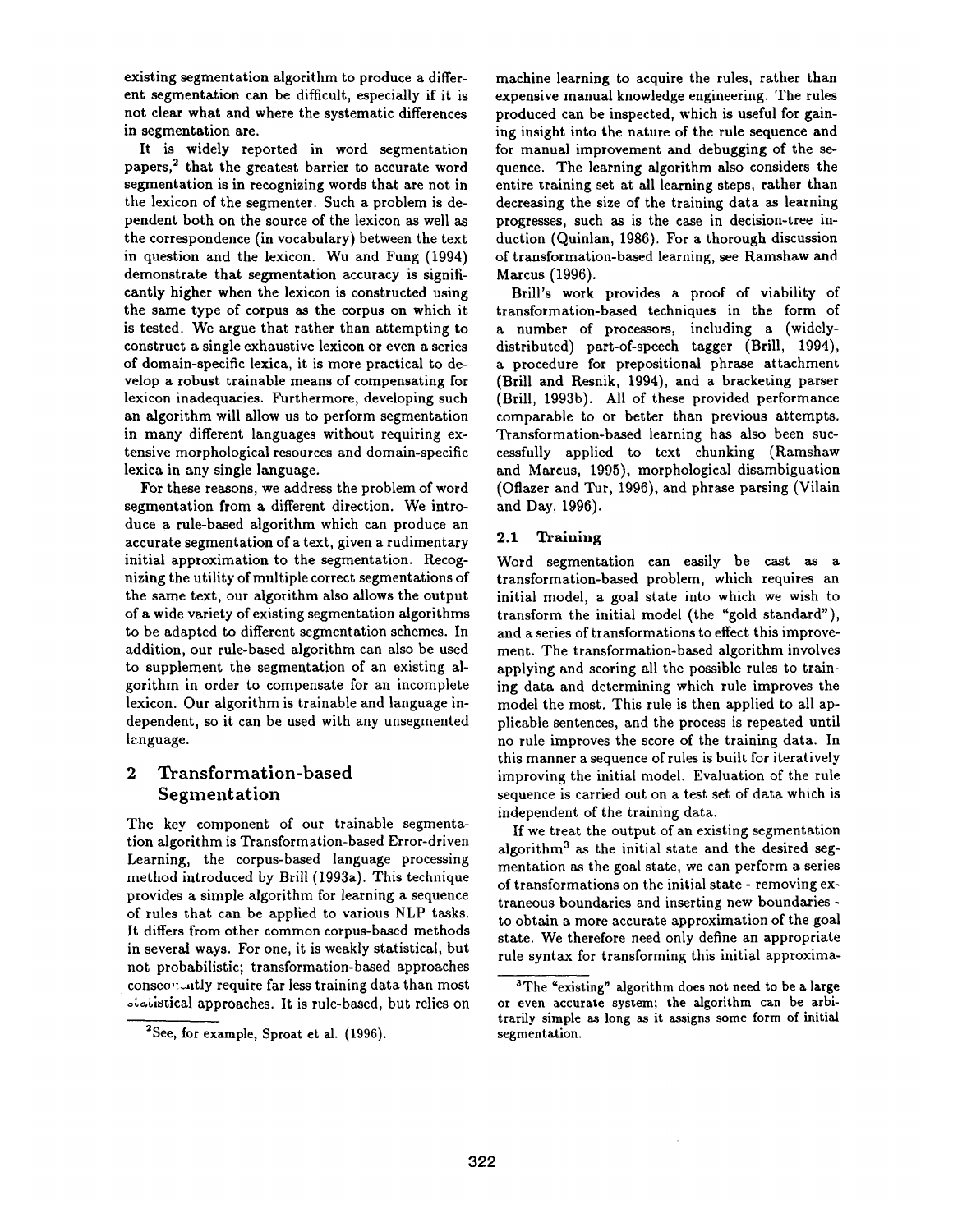tion and prepare appropriate training data.

For our experiments, we obtained corpora which had been manually segmented by native or nearnative speakers of Chinese and Thai. We divided the hand-segmented data randomly into training and test sets. Roughly 80% of the data was used to train the segmentation algorithm, and 20% was used as a blind test set to score the rules learned from the training data. In addition to Chinese and Thai, we also performed segmentation experiments using a large corpus of English in which all the spaces had been removed from the texts. Most of our English experiments were performed using training and test sets with roughly the same 80-20 ratio, but in Section 3.4.3 we discuss results of English experiments with different amounts of training data. Unfortunately, we could not repeat these experiments with Chinese and Thai due to the small amount of handsegmented data available.

#### **2.2 Rule syntax**

There are three main types of transformations which can act on the current state of an imperfect segmentation:

- Insert place a new boundary between two characters
- **Delete** remove an existing boundary between two characters
- Slide move an existing boundary from its current location between two characters to a location 1, 2, or 3 characters to the left or right<sup>4</sup>

In our syntax, Insert and Delete transformations can be triggered by any two adjacent characters (a bigram) and one character to the left or right of the bigram. Slide transformations can be triggered by a sequence of one, two, or three characters over which the boundary is to be moved. Figure 1 enumerates the 22 segmentation transformations we define.

## 3 Results

With the above algorithm in place, we can use the training data to produce a rule sequence to augment an initial segmentation approximation in order to obtain a better approximation of the desired segmentation. Furthermore, since all the rules are purely character-based, a sequence can be learned for any character set and thus any language. We used our rule-based algorithm to improve the word segmentation rate for several segmentation algorithms in three languages.

#### **3.1 Evaluation of segmentation**

Despite the number of papers on the topic, the evaluation and comparison of existing segmentation algorithms is virtually impossible. In addition to the problem of multiple correct segmentations of the same texts, the comparison of algorithms is difficult because of the lack of a single metric for reporting scores. Two common measures of performance are *recall* and *precision,* where recall is defined as the percent of words in the hand-segmented text identified by the segmentation algorithm, and precision is defined as the percentage of words returned by the algorithm that also occurred in the hand-segmented text in the same position. The component recall and precision scores are then used to calculate an *F-measure* (Rijsbergen, 1979), where  $F = (1 + \beta)PR/(\beta P + R)$ . In this paper we will report all scores as a balanced F-measure (precision and recall weighted equally) with  $\beta = 1$ , such that  $F = 2PR/(P + R)$ 

#### 3.2 Chinese

For our Chinese experiments, the training set consisted of 2000 sentences (60187 words) from a Xinhun news agency corpus; the test set was a separate set of 560 sentences (18783 words) from the same corpus. 5 We ran four experiments using this corpus, with four different algorithms providing the starting point for the learning of the segmentation transformations. In each case, the rule sequence learned from the training set resulted in a significant improvement in the segmentation of the test set.

#### 3.2.1 Character-as-word (CAW)

A very simple initial segmentation for Chinese is to consider each character a distinct word. Since the average word length is quite short in Chinese, with most words containing only 1 or 2 characters,<sup>6</sup> this character-as-word segmentation correctly identified many one-character words and produced an initial segmentation score of  $F=40.3$ . While this is a low segmentation score, this segmentation algorithm identifies enough words to provide a reasonable initial segmentation approximation. In fact, the CAW algorithm alone has been shown (Buckley et al., 1996; Broglio et al., 1996) to be adequate to be used successfully in Chinese information retrieval.

Our algorithm learned 5903 transformations from the 2000 sentence training set. The 5903 transformations applied to the test set improved the score from  $F=40.3$  to 78.1, a  $63.3\%$  reduction in the error

<sup>4</sup>Note that a Slide transformation is equivalent to a Delete plus an Insert.

<sup>&</sup>lt;sup>5</sup>The Chinese texts were prepared by Tom Keenan.

<sup>&</sup>lt;sup>6</sup>The average length of a word in our Chinese data was 1.60 characters.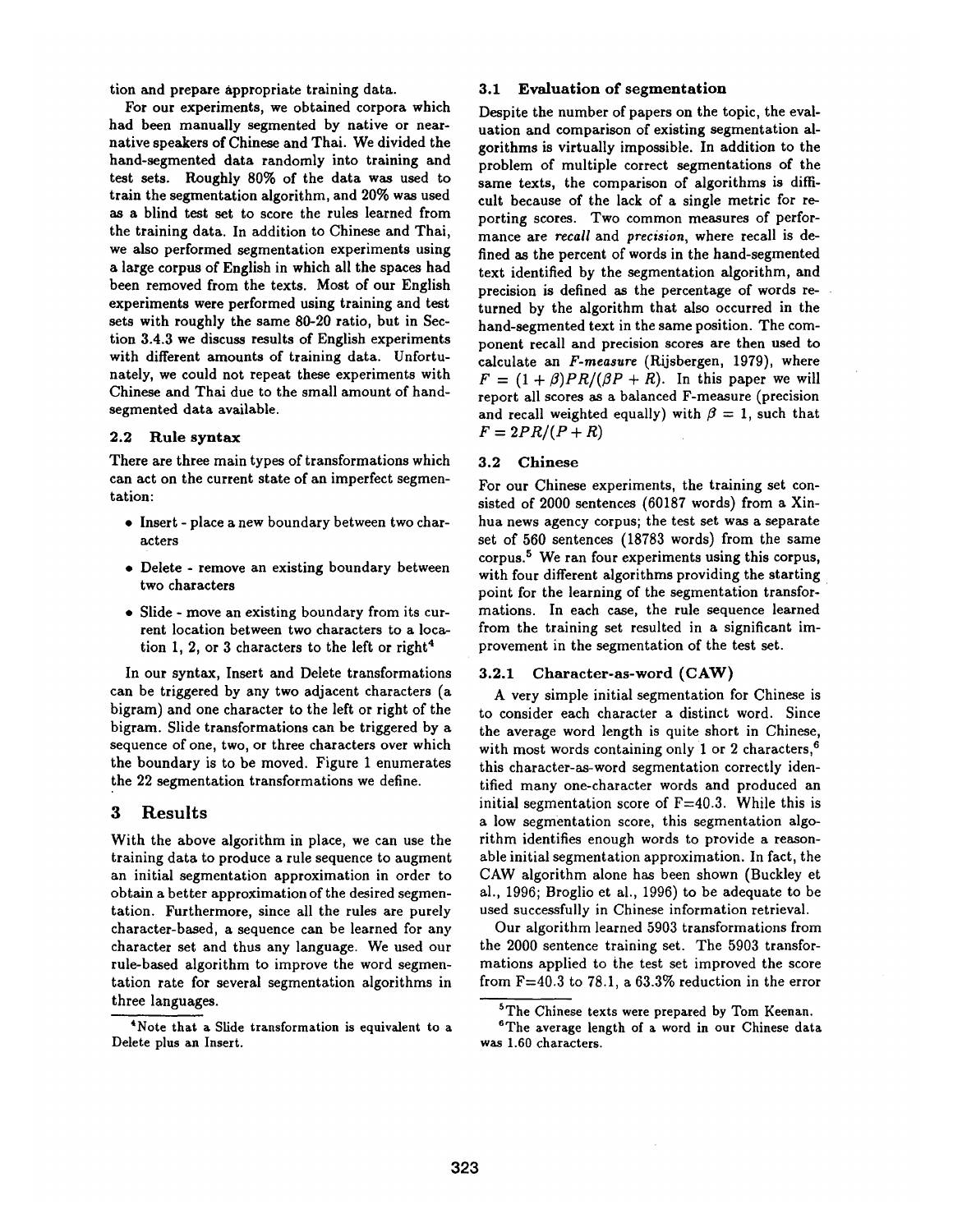|            | Rule                  |                                              | Boundary<br>Action                        | Triggering<br>Context  |
|------------|-----------------------|----------------------------------------------|-------------------------------------------|------------------------|
| AB         | $\Longleftrightarrow$ | A B                                          | Insert (delete) between A and B           | any                    |
| xВ         | $\Leftrightarrow$     | $x \, B$                                     | Insert (delete) before any B              | any                    |
| <b>Ay</b>  | $\Leftrightarrow$     | A v                                          | Insert (delete) after any A               | any                    |
| ABC        | $\Rightarrow$         | $\overline{A}$ $\overline{B}$ $\overline{C}$ | Insert (delete) between A and B           | any                    |
|            |                       |                                              | AND Insert (delete) between B and C       |                        |
| JAB        | $\Longleftrightarrow$ | JA B                                         | Insert (delete) between A and B           | J to left of A         |
| $\neg$ JAB | $\Rightarrow$         | $\neg JA \quad B$                            | Insert (delete) between A and B           | no J to left of A      |
| <b>ABK</b> | ⇔                     | A BK                                         | Insert (delete) between A and B           | $K$ to right of $B$    |
| $AB-K$     | $\Leftrightarrow$     | A $B-K$                                      | Insert (delete) between A and B           | no $K$ to right of $B$ |
| xA v       | $\Leftrightarrow$     | $x$ Ay                                       | Move from after A to before A             | any                    |
| xAB y      | $\Longleftrightarrow$ | x ABy                                        | Move from after bigram AB to before AB    | any                    |
| $xABC$ y   | $\Leftrightarrow$     | $x$ ABC $y$                                  | Move from after trigram ABC to before ABC | any                    |

Figure 1: Possible transformations. A, B, C, J, and K are specific characters; x and y can be any character.  $\neg J$  and  $\neg K$  can be any character except J and K, respectively.

rate. This is a very surprising and encouraging result, in that, from a very naive initial approximation using no lexicon except that implicit from the training data, our rule-based algorithm is able to produce a series of transformations with a high segmentation accuracy.

## 3.2.2 Maximum matching (greedy) algorithm

A common approach to word segmentation is to use a variation of the *maximum matching* algorithm, frequently referred to as the "greedy algorithm." The greedy algorithm starts at the first character in a text and, using a word list for the language being segmented, attempts to find the longest word in the list starting with that character. If a word is found, the maximum-matching algorithm marks a boundary at the end of the longest word, then begins the same longest match search starting at the character following the match. If no match is found in the word list, the greedy algorithm simply skips that character and begins the search starting at the next character. In this manner, an initial segmentation can be obtained that is more informed than a simple character-as-word approach. We applied the maximum matching algorithm to the test set using a list of 57472 Chinese words from the NMSU CHSEG segmenter (described in the next section). This greedy algorithm produced an initial score of  $F = 64.4.$ 

A sequence of 2897 transformations was learned • from the training set; applied to the test set, they improved the score from  $F=64.4$  to 84.9, a 57.8% error reduction. From a simple Chinese word list, the rule-based algorithm was thus able to produce asegmentation score comparable to segmentation algorithms developed with a large amount of domain knowledge (as we will see in the next section).

This score was improved further when combining the character-as-word (CAW) and the maximum matching algorithms. In the maximum matching algorithm described above, when a sequence of characters occurred in the text, and no subset of the sequence was present in the word list, the entire sequence was treated as a single word. This often resulted in words containing 10 or more characters, which is very unlikely in Chinese. In this experiment, when such a sequence of characters was encountered, each of the characters was treated as a separate word, as in the CAW algorithm above. This variation of the greedy algorithm, using the same list of 57472 words, produced an initial score of  $F=82.9$ . A sequence of 2450 transformations was learned from the training set; applied to the test set, they improved the score from  $F=82.9$  to 87.7, a 28.1% error reduction. The score produced using this variation of the maximum matching algorithm combined with a rule sequence (87.7) is nearly equal to the score produced by the NMSU segmenter segmenter (87.9) discussed in the next section.

## **3.2.3 NMSU** segmenter

The previous three experiments showed that our rule sequence algorithm can produce excellent segmentation results given very simple initial segmentation algorithms. However, assisting in the adaptation of an existing algorithm to different segmentation schemes, as discussed in Section 1, would most likely be performed with an already accurate, fullydeveloped algorithm. In this experiment we demon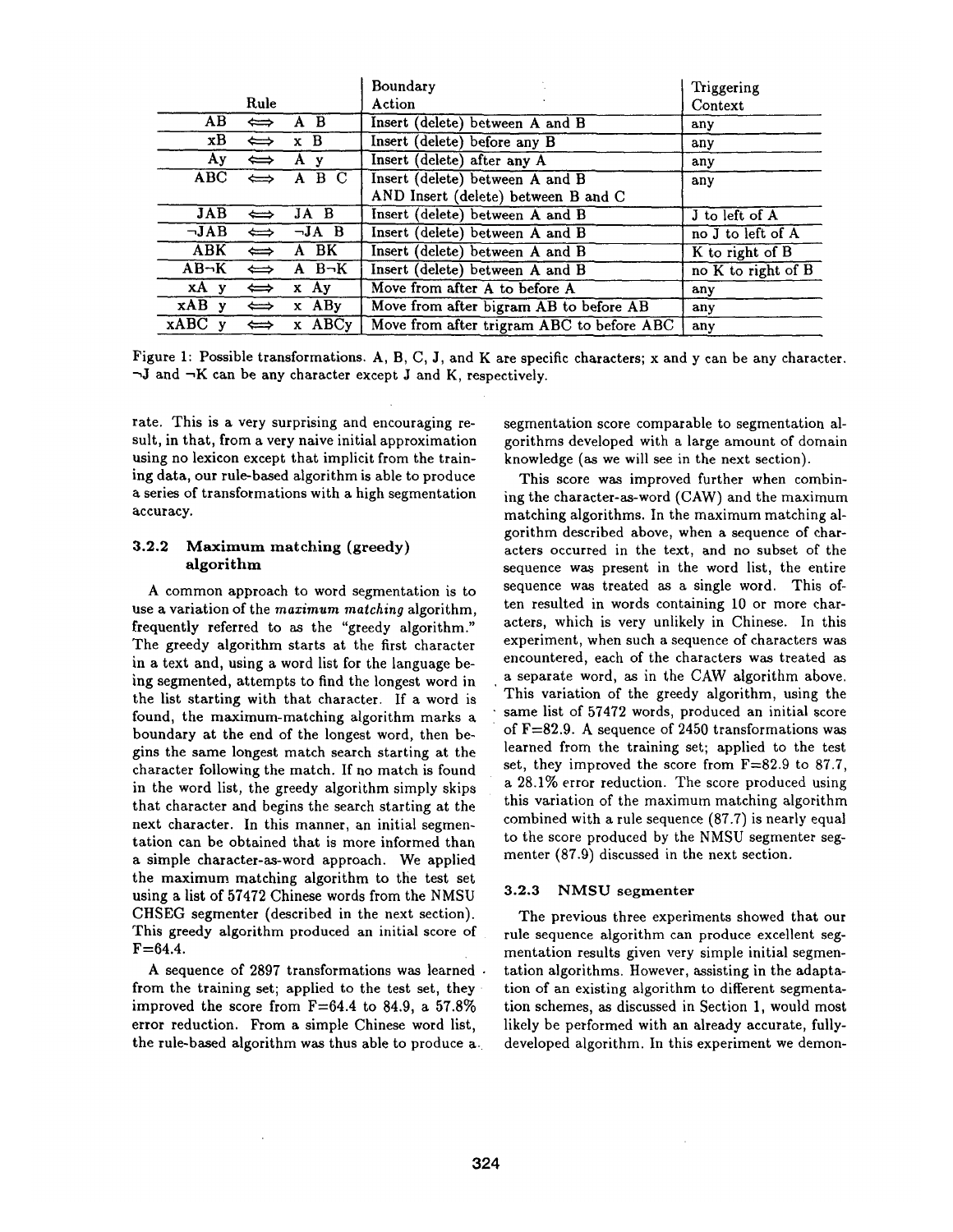strate that our algorithm can also improve the output of such a system.

The Chinese segmenter CHSEG developed at the Computing Research Laboratory at New Mexico State University is a complete system for highaccuracy Chinese segmentation (Jin, 1994). In addition to an initial segmentation module that finds words in a text based on a list of Chinese words, CHSEG additionally contains specific modules for recognizing idiomatic expressions, derived words, Chinese person names, and foreign proper names. The accuracy of CHSEG on an 8.6MB corpus has been independently reported as F=84.0 (Ponte and Croft, 1996). (For reference, Ponte and Croft report scores of  $F=86.1$  and 83.6 for their probabilistic Chinese segmentation algorithms trained on over 100MB of data.)

On our test set, CHSEG produced a segmentation score of  $F=87.9$ . Our rule-based algorithm learned a sequence of 1755 transformations from the training set; applied to the test set, they improved the score from 87.9 to 89.6, a 14.0% reduction in the error rate. Our rule-based algorithm is thus able to produce an improvement to an existing high-performance system.

Table 1 shows a summary of the four Chinese experiments.

#### **3.3 Thai**

While Thai is also an unsegmented language, the Thai writing system is alphabetic and the average word length is greater than Chinese.<sup>7</sup> We would therefore expect that our character-based transformations would not work as well with Thai, since a context of more than one character is necessary in many cases to make many segmentation decisions in alphabetic languages.

The Thai corpus consisted of texts<sup>8</sup> from the Thai News Agency via NECTEC in Thailand. For our experiment, the training set consisted of 3367 sentences (40937 words); the test set was a separate set of 1245 sentences (13724 words) from the same corpus.

The initial segmentation was performed using the maximum matching algorithm, with a lexicon of 9933 Thai words from the word separation filter in *cttex*, a Thai language Latex package. This greedy algorithm gave an initial segmentation score of  $F=48.2$  on the test set.

Our rule-based algorithm learned a sequence of 731 transformations which improved the score from 48.2 to 63.6, a 29.7% error reduction. While the alphabetic system is obviously harder to segment, we still see a significant reduction in the segmenter error rate using the transformation-based algorithm. Nevertheless, it is doubtful that a segmentation with a score of 63.6 would be useful in too many applications, and this result will need to be significantly improved.

#### 3.4 De-segmented English

Although English is not an unsegmented language, the writing system is alphabetic like Thai and the average word length is similar.<sup>9</sup> Since English language resources (e.g. word lists and morphological analyzers) are more readily available, it is instructive to experiment with a de-segmented English corpus, that is, English texts in which the spaces have been removed and word boundaries are not explicitly indicated. The following shows an example of an English sentence and its de-segmented version:

About 20,000 years ago the last ice age ended.

About20,000yearsagothelasticeageended.

The results of such experiments can help us determine which resources need to be compiled in order to develop a high-accuracy segmentation algorithm in unsegmented alphabetic languages such as Thai. In addition, we are also able to provide a more detailed error analysis of the English segmentation (since the author can read English but not Thai).

Our English experiments were performed using a corpus of texts from the Wall Street Journal (WSJ). The training set consisted of 2675 sentences (64632 words) in which all the spaces had been removed; the test set was a separate set of 700 sentences (16318 words) from the same corpus (also with all spaces removed).

#### 3.4.1 Maximum matching experiment

For an initial experiment, segmentation was performed using the maximum matching algorithm, with a large lexicon of 34272 English words compiled from the WSJ.<sup>10</sup> In contrast to the low initial Thai score, the greedy algorithm gave an initial English segmentation score of  $F=73.2$ . Our rule-based algorithm learned a sequence of 800 transformations,

<sup>7</sup>The average length of a word in our Thai data was 5.01 characters.

<sup>&</sup>lt;sup>8</sup>The Thai texts were manually segmented by Jo Tyler.

<sup>&</sup>lt;sup>9</sup>The average length of a word in our English data was 4.46. characters, compared to 5.01 for Thai and 1.60 for Chinese.

<sup>1°</sup>Note that the portion of the WSJ corpus used to compile the word list was independent of both the training and test sets used in the segmentation experiments.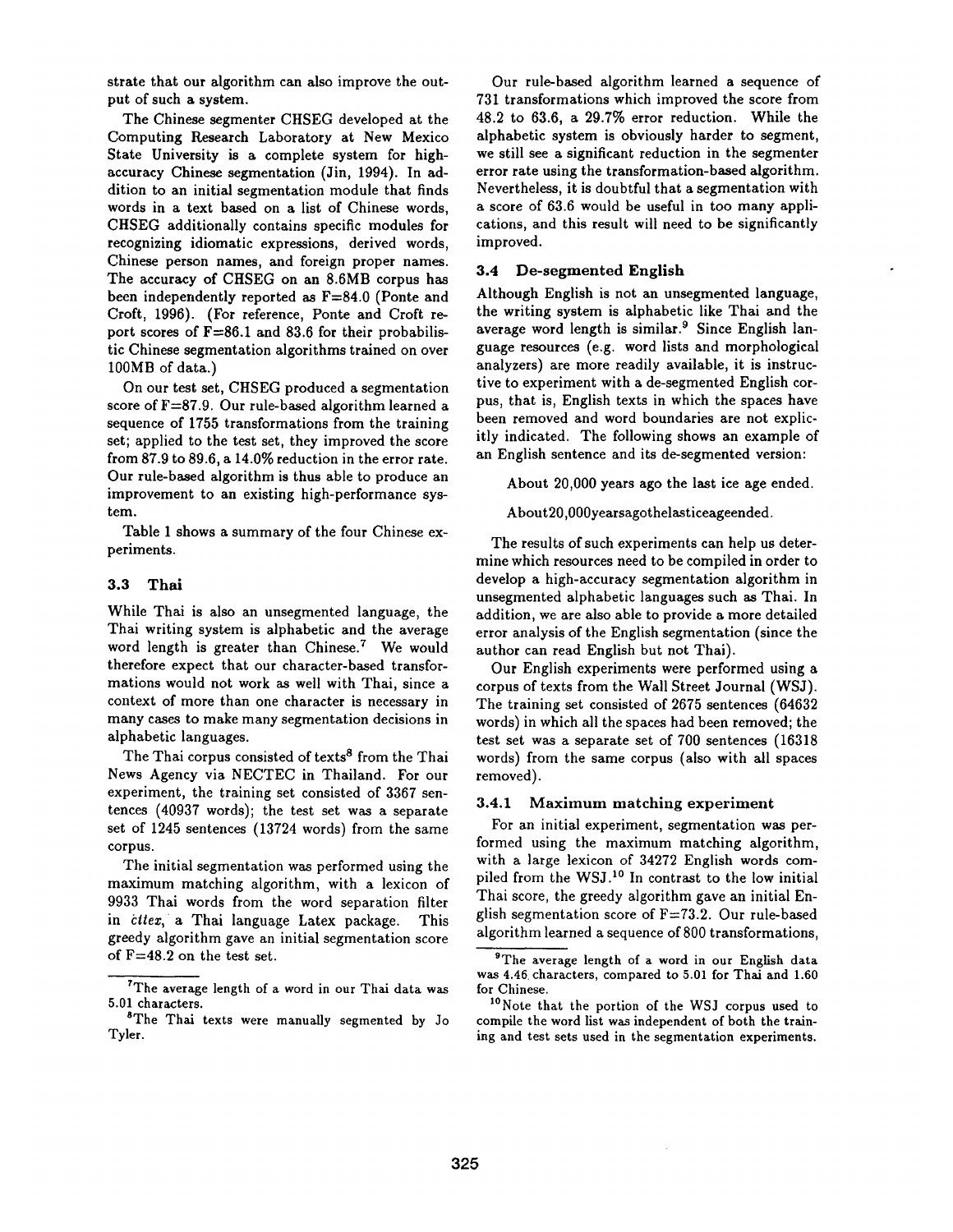| Initial<br>algorithm     | Initial<br>score | Rules<br>learned | Improved<br>score | Error<br>reduction |
|--------------------------|------------------|------------------|-------------------|--------------------|
| Character-as-word        | 40.3             | 5903             | 78.1              | 63.3%              |
| Maximum matching         | 64.4             | 2897             | 84.9              | 57.8%              |
| Maximum matching $+$ CAW | 82.9             | 2450             | 87.7              | 28.1%              |
| NMSU segmenter           | 87.9             | 1755             | 89.6              | 14.0%              |

Table 1: Chinese results.

which improved the score from 73.2 to 79.0, a 21.6% error reduction.

The difference in the greedy scores for English and Thai demonstrates the dependence on the word list in the greedy algorithm. For example, an experiment in which we randomly removed half of the words from the English list reduced the performance of the greedy algorithm from 73.2 to 32.3; although this reduced English word list was nearly twice the size of the Thai word list (17136 vs. 9939), the longest match segmentation utilizing the list was much lower (32.3 vs. 48.2). Successive experiments in which we removed different random sets of half the words from the original list resulted in greedy algorithm performance of 39.2, 35.1, and 35.5. Yet, despite the disparity in initial segmentation scores, the transformation sequences effect a significant error reduction in all cases, which indicates that the transformation sequences are effectively able to compensate (to some extent) for weaknesses in the lexicon. Table 2 provides a summary of the results using the greedy algorithm for each of the three languages.

## 3.4.2 Basic morphological segmentation experiment

As mentioned above, lexical resources are more readily available for English than for Thai. We can use these resources to provide an informed initial segmentation approximation separate from the greedy algorithm. Using our native knowledge of English as well as a short list of common English prefixes and suffixes, we developed a simple algorithm for initial segmentation of English which placed boundaries after any of the suffixes and before any of the prefixes, as well as segmenting punctuation characters. In most cases, this simple approach was able to locate only one of the two necessary boundaries for recognizing full words, and the initial score was understandably low,  $F=29.8$ . Nevertheless, even from this flawed initial approximation, our rule-based algorithm learned a sequence of 632 transformations which nearly doubled the word recall, improving the score from 29.8 to 53.3, a 33.5% error reduction.

## **3.4.3 Amount of training data**

Since we had a large amount of English data, we also performed a classic experiment to determine the effect the amount of training data had on the ability of the rule sequences to improve segmentation. We started with a training set only slightly larger than the test set, 872 sentences, and repeated the maximum matching experiment described in Section 3.4.1. We then incrementally increased the amount of training data and repeated the experiment. The results, summarized in Table 3, clearly indicate (not surprisingly) that more training sentences produce both a longer rule sequence and a larger error reduction in the test data.

| Training  | Rules           | Improved | Error     |
|-----------|-----------------|----------|-----------|
| sentences | ${\bf learned}$ | score    | reduction |
| 872       | 436             | 78.2     | 18.9%     |
| 1731      | 653             | 78.9     | 21.3%     |
| 2675      | 800             | 79.0     | 21.6%     |
| 3572      | 902             | 79.4     | 23.1%     |
| 4522      | 1015            | 80.3     | 26.5%     |

Table 3: English training set sizes. Initial score of test data (700 sentences) was 73.2.

#### 3.4.4 Error analysis

Upon inspection of the English segmentation errors produced by both the maximum matching algorithm and the learned transformation sequences, one major category of errors became clear. Most apparent was the fact that the limited context transformations were unable to recover from many errors introduced by the naive maximum matching algorithm. For example, because the greedy algorithm always looks for the longest string of characters which can be a word, given the character sequence "economicsituation", the greedy algorithm first recognized "economics" and several shorter words, segmenting the sequence as "economics it u at io n". Since our transformations consider only a single character of context, the learning algorithm was unable to patch the smaller segments back together to produce the desired output "economic situation". In some cases,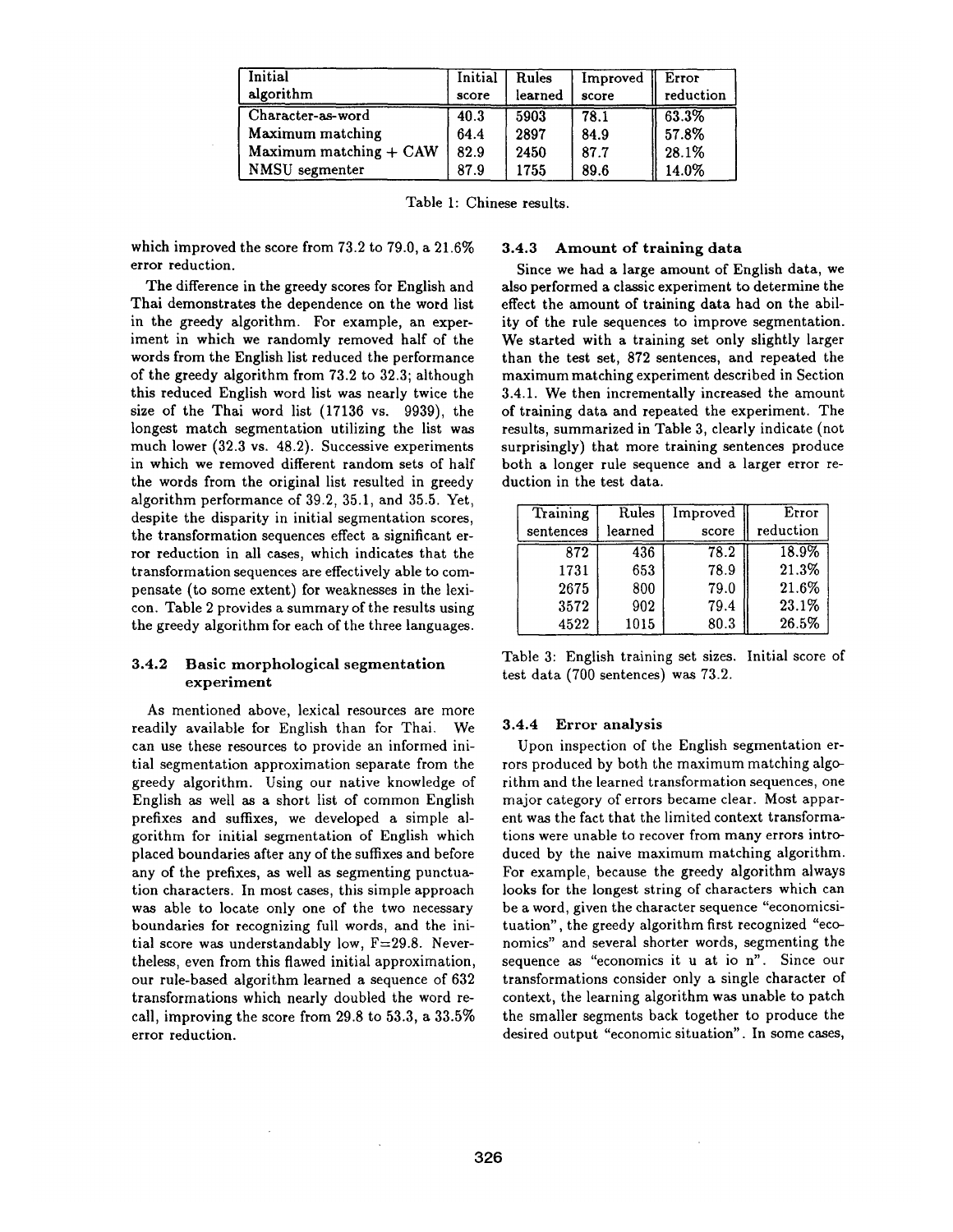| Language           | Lexicon<br>size | Initial<br>score | Rules<br>${\bf learned}$ | Improved<br>score | Error<br>reduction |
|--------------------|-----------------|------------------|--------------------------|-------------------|--------------------|
| Chinese            | 57472           | 64.4             | 2897                     | 84.9              | 57.8%              |
| Chinese (with CAW) | 57472           | 82.9             | 2450                     | 87.7              | 28.1%              |
| Thai               | 9939            | 48.2             | 731                      | 63.6              | 29.7%              |
| English            | 34272           | 73.2             | 800                      | 79.0              | 21.6%              |

Table 2: Summary of maximum matching results.

the transformations were able to recover some of the word, but were rarely able to produce the full desired output. For example, in one case the greedy algorithm segmented "humanactivity" as "humana c ti vi ty". The rule sequence was able to transform this into "humana ctivity", but was not able to produce the desired "human activity". This suggests that both the greedy algorithm and the transformation learning algorithm need to have a more global word model, with the ability to recognize the impact of placing a boundary on the longer sequences of characters surrounding that point.

## 4 Discussion

The results of these experiments demonstrate that a transformation-based rule sequence, supplementing a rudimentary initial approximation, can produce accurate segmentation. In addition, they are able to improve the performance of a wide range of segmentation algorithms, without requiring expensive knowledge engineering. Learning the rule sequences can be achieved in a few hours and requires no language-specific knowledge. As discussed in Section 1, this simple algorithm could be used to adapt the output of an existing segmentation algorithm to different segmentation schemes as well as compensating for incomplete segmenter lexica, without requiring modifications to segmenters themselves.

The rule-based algorithm we developed to improve word segmentation is very effective for segmenting Chinese; in fact, the rule sequences combined with a very simple initial segmentation, such as that from a maximum matching algorithm, produce performance comparable to manually-developed segmenters. As demonstrated by the experiment with the NMSU segmenter, the rule sequence algorithm can also be used to improve the output of an already highly-accurate segmenter, thus producing one of the best segmentation results reported in the literature.

In addition to the excellent overall results in Chinese segmentation, we also showed the rule sequence algorithm to be very effective in improving segmentation in Thai, an alphabetic language. While the scores themselves were not as high as the Chinese performance, the error reduction was nevertheless very high, which is encouraging considering the simple rule syntax used. The current state of our algorithm, in which only three characters are considered at a time, will understandably perform better with a language like Chinese than with an alphabetic language like Thai, where average word length is much greater. The simple syntax described in Section 2.2 can, however, be easily extended to consider larger contexts to the left and the right of boundaries; this extension would necessarily come at a corresponding cost in learning speed since the size of the rule space searched during training would grow accordingly. In the future, we plan to further investigate the application of our rule-based algorithm to alphabetic languages.

Acknowledgements This work would not have been possible without the assistance and encouragement of all the members of the MITRE Natural Language Group. This paper benefited greatly from discussions with and comments from Marc Vilain, Lynette Hirschman, Sam Bayer, and the anonymous reviewers.

## References

- Eric Brill and Philip Resnik. 1994. A rule-based approach to prepositional phrase attachment disambiguation. In *Proceedings of the Fifteenth International Conference on Computational Linguistics (COLING-1994).*
- Eric Brill. 1993a. A corpus-based approach to language learning. Ph.D. Dissertation, University of Pennsylvania, Department of Computer and Information Science.
- Eric Brill. 1993b. Transformation-based errordriven parsing. In *Proceedings of the Third International Workshop on Parsing Technologies.*
- Eric Brill. 1994. Some advances in transformationbased part of speech tagging. In *Proceedings of*  the Twelfth National Conference on Artificial In*telligence,* pages 722-727.